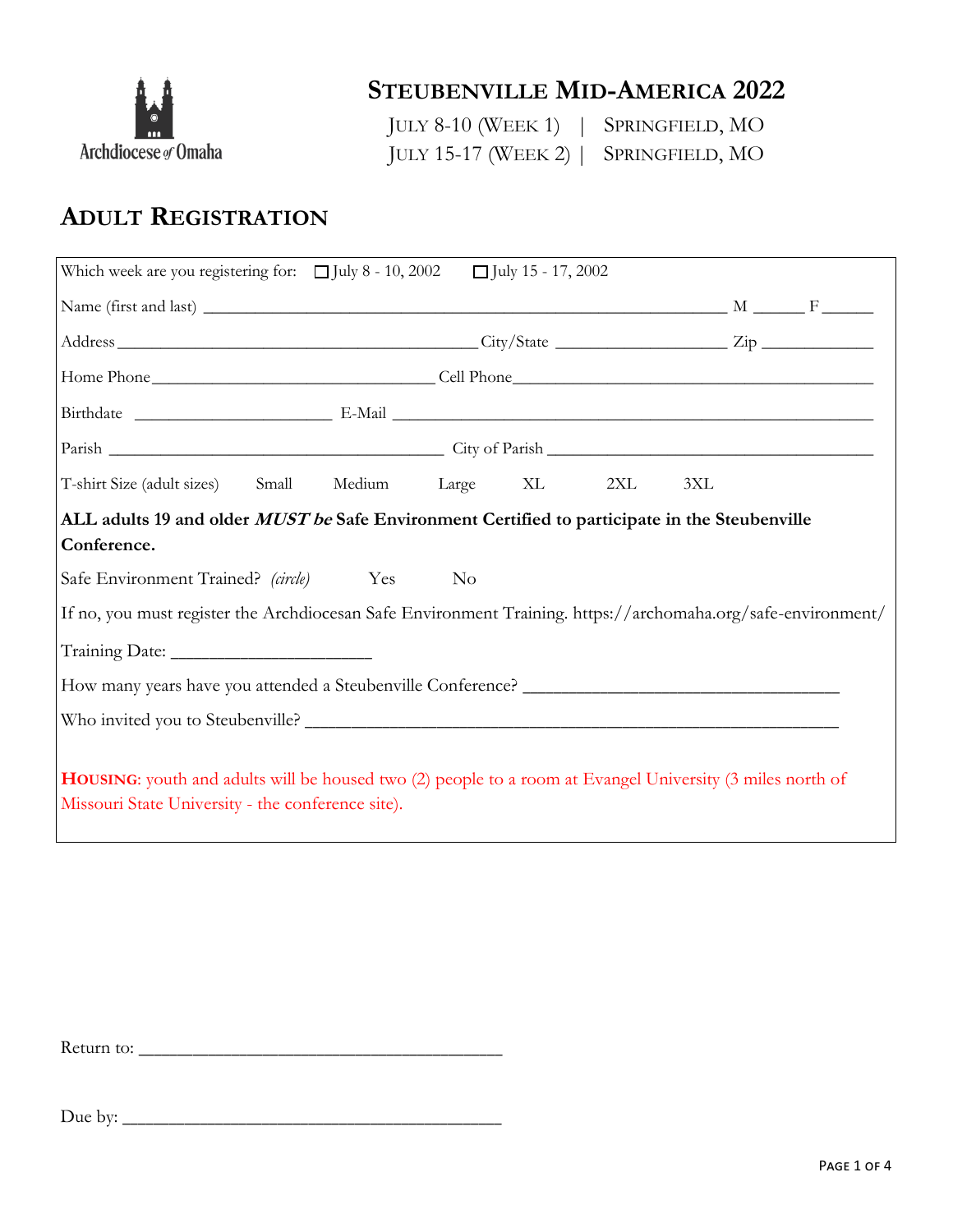### **MEDICAL INFORMATION STEUBENVILLE 2022**

| Doctor's Name                                                                                       |                                      |  |  |
|-----------------------------------------------------------------------------------------------------|--------------------------------------|--|--|
|                                                                                                     |                                      |  |  |
| In the event the above participant becomes ill or needs emergency medical treatment, please notify: |                                      |  |  |
| <b>Emergency Contact</b>                                                                            | Other or Secondary Emergency Contact |  |  |
| Name                                                                                                |                                      |  |  |
|                                                                                                     |                                      |  |  |
|                                                                                                     |                                      |  |  |
|                                                                                                     |                                      |  |  |
| $\label{thm:work} \text{Work} \begin{minipage}{.4\linewidth} \textbf{Work} \end{minipage}$          |                                      |  |  |
|                                                                                                     |                                      |  |  |

**Medications:** The above participant will bring all necessary medications which will be well-labeled. Please list all medications, their purpose, dosage, and frequency of dosage. Please use back of form, if necessary.

### **Other Medical Information:**

| Tetanus/Diphtheria Shot (date or year)_    |  |
|--------------------------------------------|--|
| Dietary Restrictions and/or Food Allergies |  |

 $\_$  , and the set of the set of the set of the set of the set of the set of the set of the set of the set of the set of the set of the set of the set of the set of the set of the set of the set of the set of the set of th

 $\_$  , and the set of the set of the set of the set of the set of the set of the set of the set of the set of the set of the set of the set of the set of the set of the set of the set of the set of the set of the set of th

 $\_$  , and the set of the set of the set of the set of the set of the set of the set of the set of the set of the set of the set of the set of the set of the set of the set of the set of the set of the set of the set of th

Other Allergies (medications, plants, insects, etc.) \_\_\_\_\_\_\_\_\_\_\_\_\_\_\_\_\_\_\_\_\_\_\_\_\_\_\_\_

Physical Limitations \_\_\_\_\_\_\_\_\_\_\_\_\_\_\_\_\_\_\_\_\_\_\_\_\_\_\_\_\_\_\_\_\_\_\_\_\_\_\_\_\_\_\_\_\_\_\_\_\_\_\_\_\_\_\_\_\_\_\_\_\_\_\_\_\_\_\_\_\_\_\_\_\_\_\_\_\_\_\_\_\_\_\_\_\_\_\_\_

Other Special Conditions (homesickness, sleepwalking, fainting, etc.) \_\_\_\_\_\_\_\_\_\_\_\_\_\_\_\_\_\_\_\_\_\_\_\_\_\_\_\_\_\_\_\_\_\_\_\_\_\_\_\_\_\_\_\_\_\_\_\_\_\_\_

Recently exposed to contagious disease such as mumps, measles, chickenpox, etc.? If so, date and disease/condition:

| I hereby warrant that I am in good health, and I assume all responsibility for my health. |  |
|-------------------------------------------------------------------------------------------|--|
|-------------------------------------------------------------------------------------------|--|

Signature\_\_\_\_\_\_\_\_\_\_\_\_\_\_\_\_\_\_\_\_\_\_\_\_\_\_\_\_\_\_\_\_\_\_\_\_\_\_\_\_\_\_\_\_\_\_\_\_\_\_\_\_\_\_\_\_\_\_\_\_\_\_\_\_\_\_\_\_\_ Date \_\_\_\_\_\_\_\_\_\_\_\_\_\_\_\_\_\_\_\_\_\_\_

Printed Name

Archdiocese of Omaha

The Archdiocese of Omaha and its affiliates will take reasonable care to see that the information on this Medical Form will be held in confidence.

ARCHDIOCESE OF OMAHA · 2222 N 111TH ST · OMAHA, NE 68164 · 402-557-5610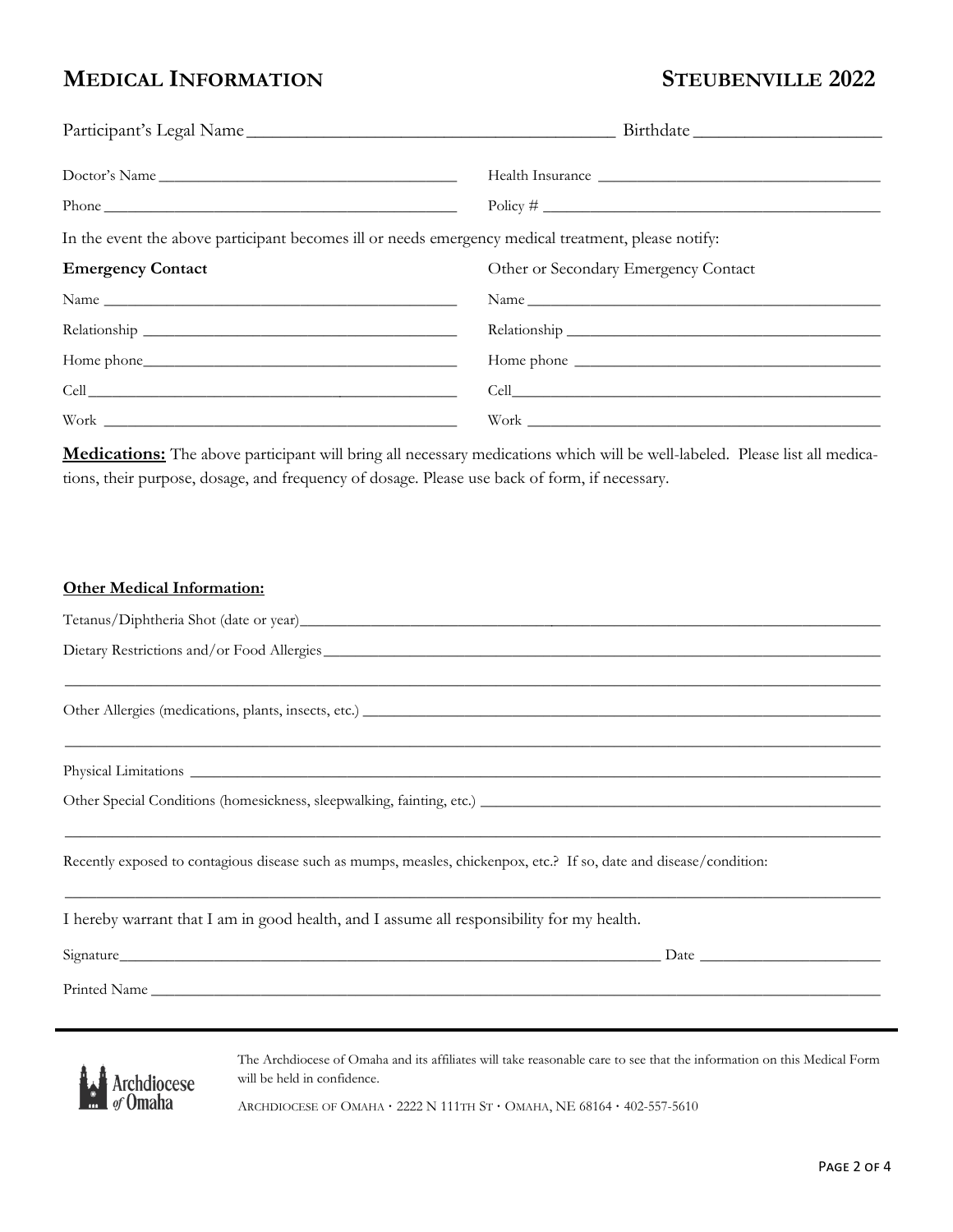

# **ARCHDIOCESE OF OMAHA RELEASE FROM LIABILITY AND AGREEMENT TO INDEMNIFY**

### **STEUBENVILLE MID-AMERICA 2022 JULY 2002 - SPRINGFIELD, MO**

The undersigned acknowledges that he or she has attained the age of 19 years. Further, the undersigned hereby releases, forever discharges and agrees to hold harmless, indemnify, and defend the Archdiocese of Omaha, \_\_\_\_\_\_\_\_\_\_\_\_\_\_\_\_\_\_\_\_\_\_\_\_\_\_\_\_\_\_\_\_\_\_\_\_ (name of sponsoring parish), and all officers, directors and employees, agents and parishes of those entities, and also all chaperones, coordinators, volunteers or representatives associated with the event (Steubenville Conference) from any and all liability, claims, demands, lawsuits and expenses of any kind arising from personal injury, sickness, death or property damage incurred by or caused by the undersigned while participating in the event.

**Photo Release.** I also consent that any picture taken of me during the event may be used in print or electronic media for purposes of publicity, unless I email the Coordinator of Youth Evangelization and Discipleship at jigencarelli@archomaha.org and indicate that I do not consent.

Signature\_\_\_\_\_\_\_\_\_\_\_\_\_\_\_\_\_\_\_\_\_\_\_\_\_\_\_\_\_\_\_\_\_\_\_\_\_\_\_\_\_\_\_\_\_\_ Date \_\_\_\_\_\_\_\_\_\_\_\_\_\_\_\_\_

Printed Name